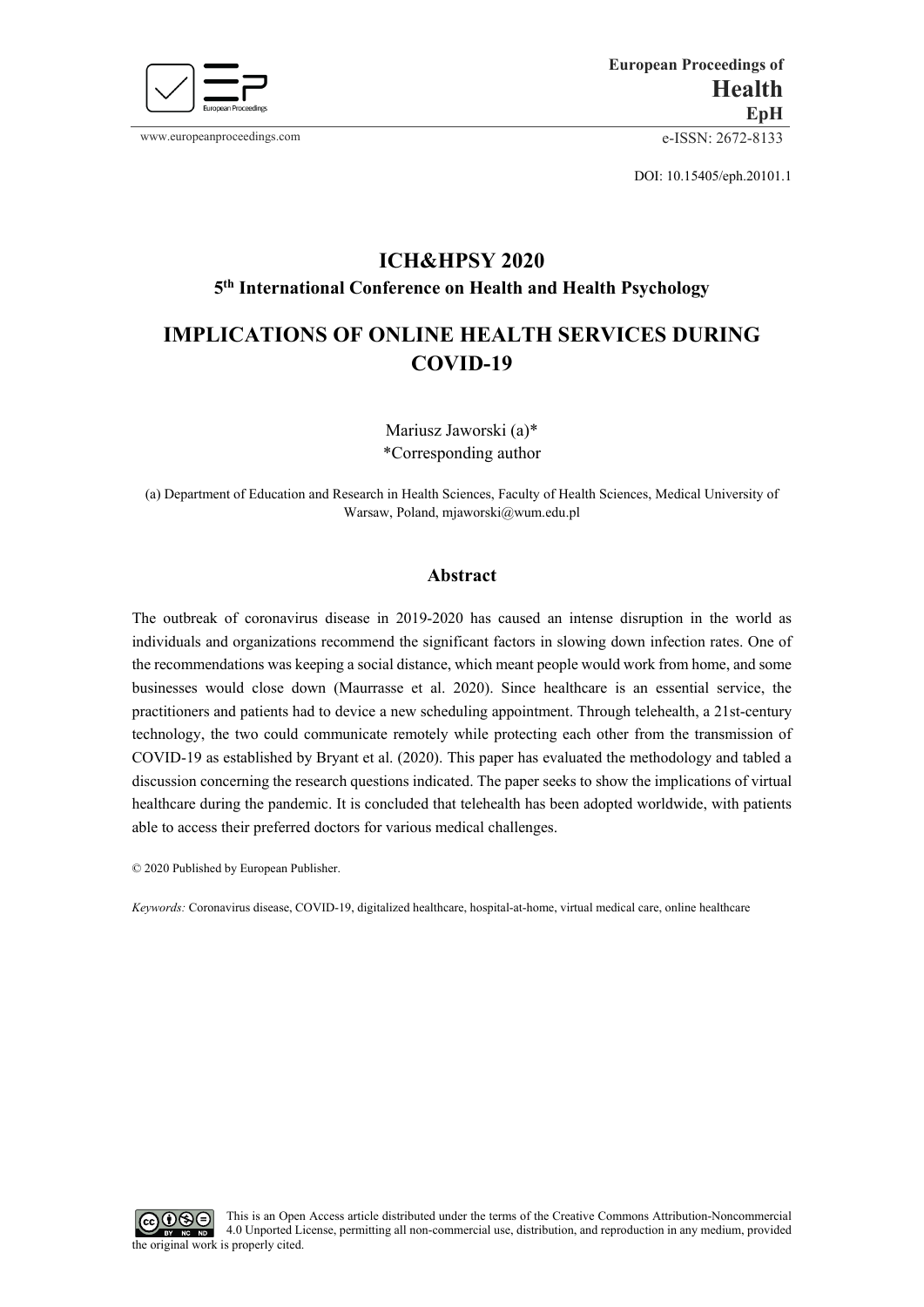## **1. Introduction**

Changes in the delivery of healthcare during the COVID-19 pandemic is inevitable since it is needed to mitigate staff exposure to infected persons, minimize the impact of patient surges at the health facilities and preserve personal protective equipment (PPE) (Bachireddy et al., 2020). Healthcare organizations have been forced to adjust the way they triage, care, or evaluate patients using methods that do not call for inperson services. One of the ways healthcare has adopted the use of online technological tools to continue offering healthcare from a distance and mitigate the virus (Rajasekaran, 2020). With the rapid development of information technologies and the increasing demand for medical services during the pandemic, healthcare was delivered through the Internet. The online health service (OHS) was provided to the people through various platforms such as websites, forums, and online communities. OHS is referred to as telehealth to incorporate communications that people have with their doctors through digital media such as computers and mobile devices. Most of these products and services were present before COVID-19, according to Hau et al. (2020). Still, many turned to use during the pandemic when they were restricted from visiting hospitals or making appointments with doctors due to the risk of transmitting the virus. This paper delves into the rate at which online health services were appreciated in the world map and widely used by most individuals due to the pandemic and the restraints instituted by the World Health Organization and the government.

## **2. Methodology**

This study focuses on collecting credible information that best indicates the implications of online healthcare services during the COVID-19 pandemic. The study will employ the rapid literature review methodology to deliver evidence for this research. The quick review suggested in this paper is widely used by managers and clinicians who have limited time to find data they need in a timely fashion for making evidence-informed decisions. The review follows the six steps highlighted in the Figure 1 below.



**Figure 1.** The six steps of literature review

## **3. Research Questions**

RQ1: What are the recommendations and challenges to telehealth, telemedicine, and cybernetic applications?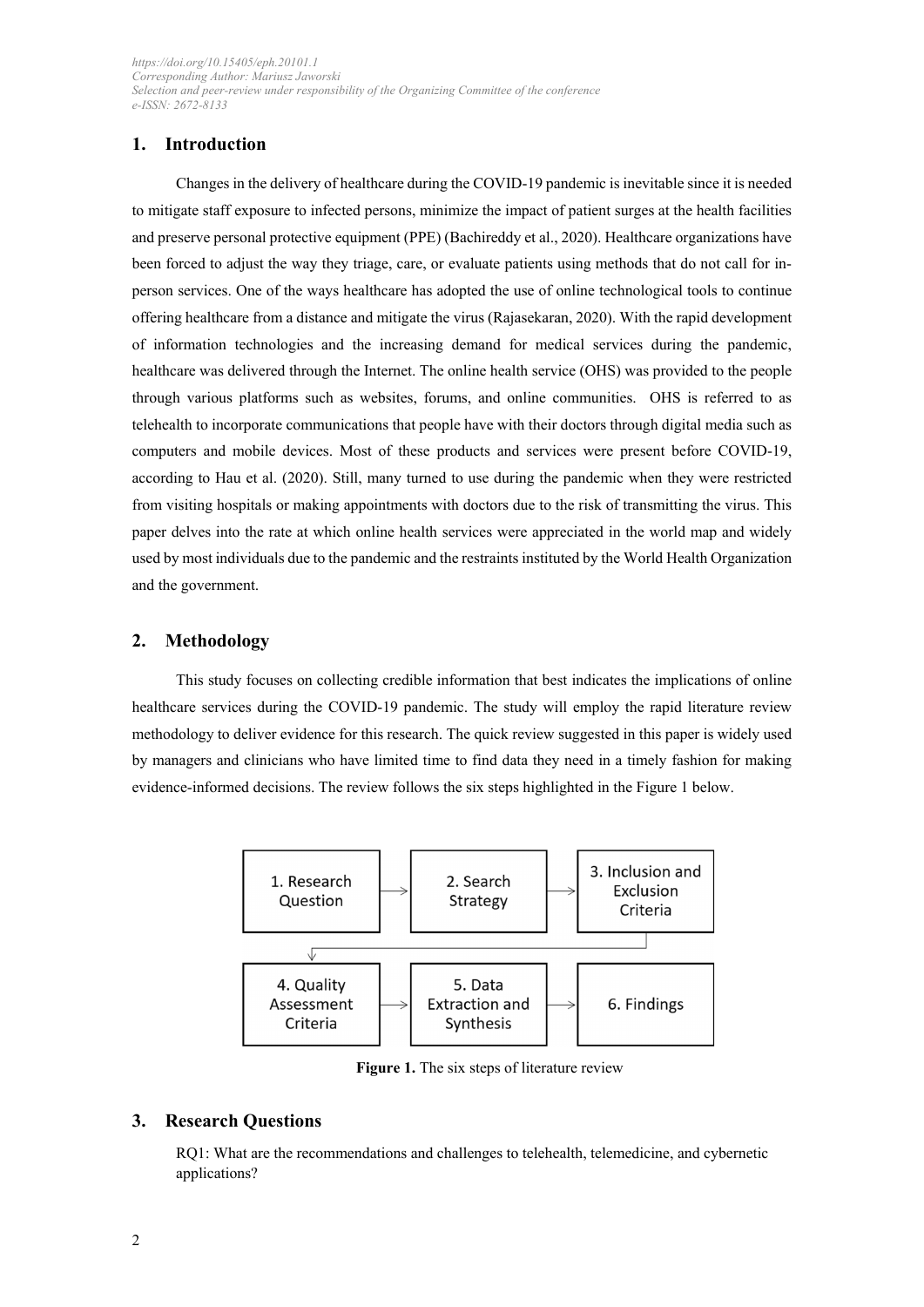RQ2: What legislations are being followed to deploy online healthcare services during the COVID-19 contagion?

#### **4. Search Strategy**

The search strategy in this study will be employed to mark out relevant reviews with information that will be sufficient in answering the above research questions. The researcher formulated an online search of relevant peer-reviewed articles from the most renowned databases. Some of the databases utilized in the investigation include CORE, ScienceOpen, JSTOR, Cochrane Library, ERIC, MEDLINE, PsycINFO, PubMed, PubPsych, and Science Direct. The researcher will further consider information from government organizations such as the CDC and international bodies such as the WHO. Finding the relevant studies will be based on the keywords used, including telemedicine, online healthcare, telehealth, COVID-19, pandemic, coronavirus disease, remote care, digitalized healthcare, virtual healthcare, hospital-at-home, and virtual medical care. The search will consider the title and the year of publication, discipline, and publication category. The literature containing relevant information for this paper should be published within 1st May and 31st August 2020.

#### **5. Recommendations and Challenges Towards the Use of Telehealth**

Telehealth improves provider efficiency and productivity and improves their lives to encounter burnout. COVID-19 pandemic affected the familiar businesses with the world coming to a total shutdown. The significant recommendations pronounced by the government and the WHO included staying at home and avoiding social gatherings, washing hands with running water and soap, and wearing a mask at all times as established by Bryant et al. (2020). Most hospitals were overwhelmed with the numbers of COVID-19 cases, making it difficult for doctors to schedule regular appointments. Due to the fear of transmitting the virus, telehealth was further improved as its users tripled as indicated by Contreras et al. (2020); Louiselle et al. 2020). Most doctors would only schedule online appointments and meet their clients through various digital platforms such as clinical websites, Skype, and social media platforms. Some of the preferred websites include the likes of OrthoLive, initiated to offer clinical guidance and medical assistance to clients. OrthoLive would not only help to serve clients online but would also serve more clients since Orthopedics work in shifts and locum tenets.

Before launching a telehealth program during the pandemic, health organizations must ensure the systems are timely, safe, effective, efficient, equitable, and patient-centered. The services provided should be based on scientific knowledge to avoid non-beneficial services. The providers should deliver healthcare service that is respectful and responsive to individual preferences, values, and needs through the systems. Some of the earmarked challenges include interoperability and security in occasions where patients were expected to deliver information about their health or when the doctor seeks to relay test results to a client. With cybersecurity being a significant problem in healthcare operations, many users fear that the current systems can be hacked into and their data were stolen and manipulated (Maurrasse et al. 2020). Organizations that pride in their organizational culture have a hard time relaying the same while offering telehealth services. However, with advanced technologies, most of the systems allow and enhance teambased care by linking providers remotely for the sake of partnership and interchange of health data (Prasad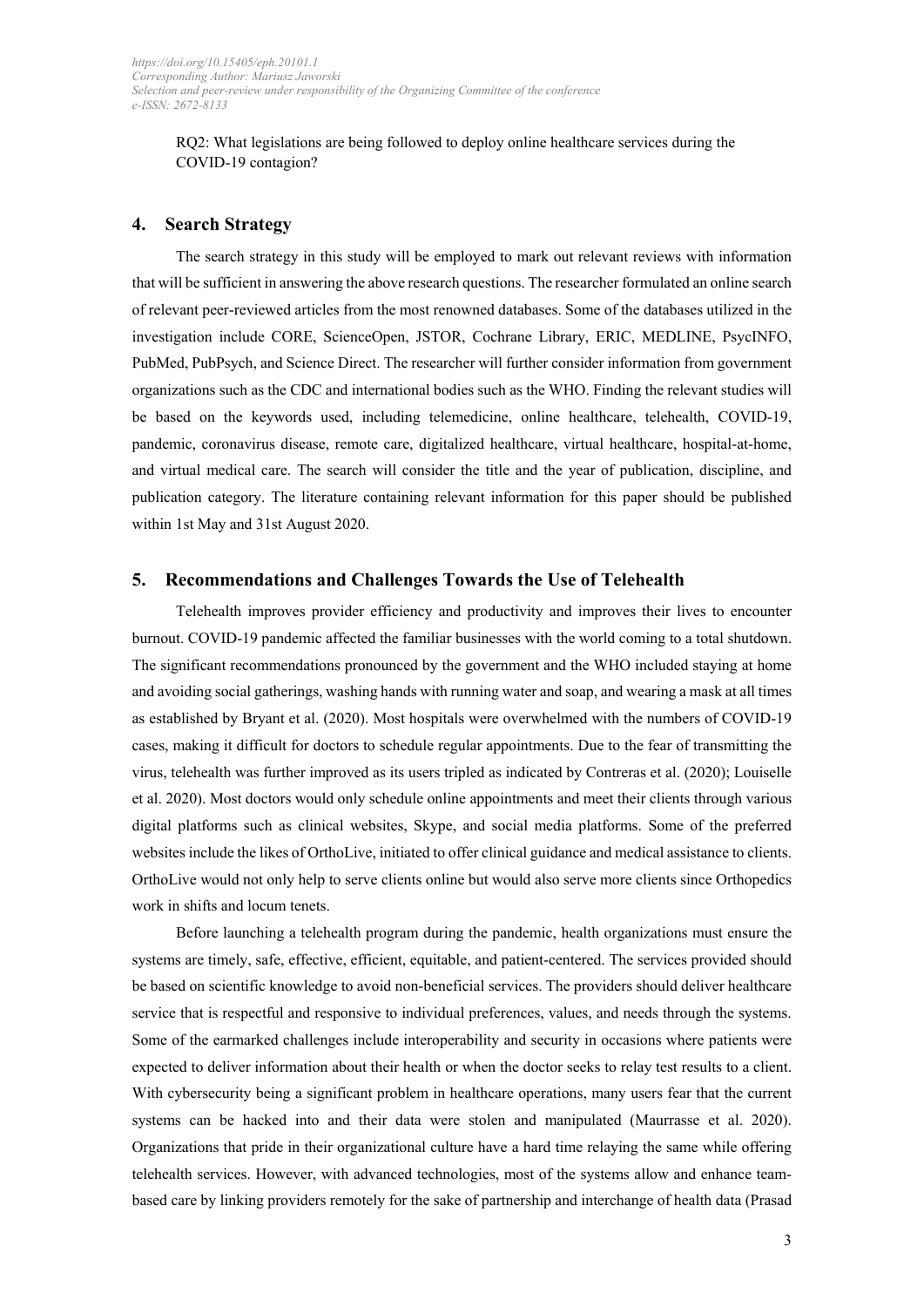et al., 2020). With the pandemic hitting hard and affecting almost all the countries across the world. Developing nations lack the necessary for full telehealth adoption because of the poor connection in some remote areas. The developing nations lack legislation to authorize telehealth implementation, hence making its focus during the pandemic difficult (Kadir, 2020).

## **6. Legislations Followed to Deploy Online Health Services**

Telehealth is adopted to treat outpatient and triage to ensure minimal contact between the patient and the health practitioner with the ongoing pandemic. The US Department of Health and Human Services, together with the pharmacy board, are responsible for making legislations and reinforcing them. Amid a pandemic, these boards have temporarily altered their necessary requirements to accommodate telemedicine (Jaarsma et al., 2020). For instance, the medical personnel have been allowed to use non-HIPAA acquiescence digital tools including Skype, Zoom, FaceTime, and Cisco Webex to supplement the HIPAA compliant videoconferencing tools such as Updox, Microsoft Teams, Skype for Business, and VSee (Neubeck et al., 2020). Furthermore, the state pharmacy boards have temporarily allowed pharmacists to operate outside a licensed pharmacy because of the dangers of COVID-19. According to Hau et al. (2020), various institutions have drummed up support for telemedicine and telehealth, including the White House Coronavirus Task Force, which has directed medical stations to invest further in telehealth to enhance the quality of care across the country amid a global pandemic (Elson et al., 2020).

#### **7. Discussion**

The COVID-19 pandemic has vividly altered the average business in a health facility where outpatients receive healthcare. Telehealth is a measure taken by a healthcare organization to ensure its practitioners and outpatients' safety from transmitting coronavirus disease during face-to-face interactions (Goldschmidt, 2020; Pan, 2020). Telehealth has made it possible for the practitioner to conduct triage and necessary examinations and recommend the best drugs (Parisien et al., 2020). The pandemic has forced doctors to embrace virtual care because it was the only way to ensure that the population is safe from the virus and other illnesses (Hong et al. 2020; Meng et al., 2020). Telemedicine has been the doctor's first line of defense against coronavirus since it facilitates social distancing (Golinelli et al., 2020). The paper has established that telehealth has been widely applied globally in regions with good reception leaving out some of the low countries whose rural areas lack an excellent internet connection. This appears to be one of the demerits of using telehealth during the pandemic because it has successfully amplified socioeconomic inequalities. Some of the low individuals are discriminated against since telehealth requires mobile phones and the Internet, as cited by Elavarasan and Pugazhendhi (2020). It is imperative to establish that research conducted in 2019 indicated that only 4 billion persons worldwide have access to the Internet, with the usage disproportionally higher with the increasing income. However, Crawford and Serhal (2020) indicated that despite this challenge, telehealth is essential in educating patients and prompting a discussion with the physicians for further assistance. This study indicates that patients use telehealth to acquire health care from practitioners through the Internet in the midst of a pandemic.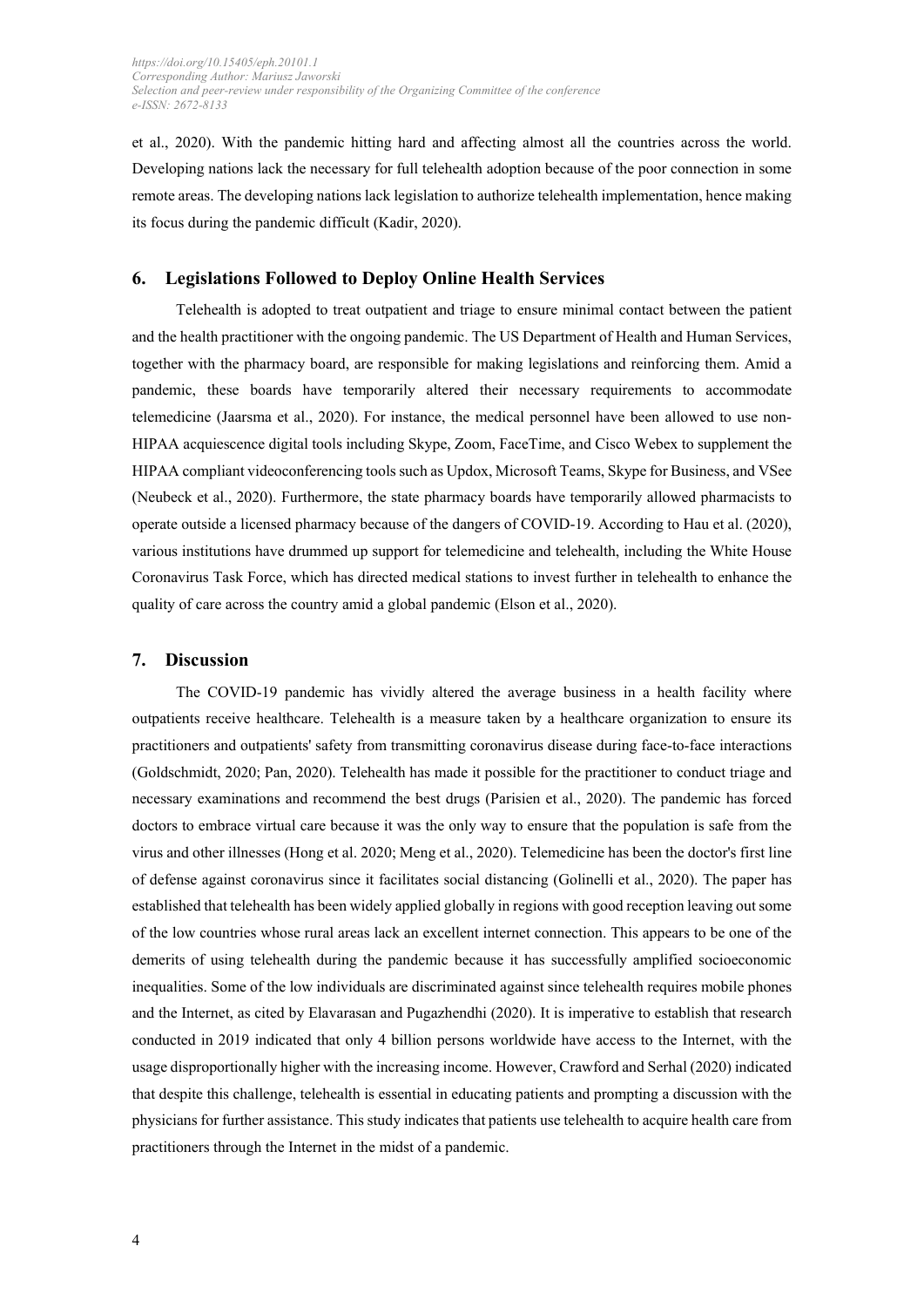### **8. Conclusion**

In summary, online health services have existed for more than a decade, but 2020 marks the year the systems are more utilized globally due to the pandemic. The pandemic has made it possible for individuals to strike communications with professionals and colleagues through videoconferencing while working from home. Similarly, healthcare services have not halted but shifted from physical to online. Countries have compromised and relaxed some laws governing the health sector to facilitate healthcare through telehealth because of social isolation during the coronavirus. Some of the relaxed have allowed physicians to operate remotely while allowing medical doctors to diagnose their patients through videoconferencing. Some of the non-HIPAA compliant videoconferencing services have been allowed to serve the people with minimal restrictions. However, the growing use of telehealth among all people across the world makes it easy for hackers to hack into the hospital websites and forums to collect patient data. This is a significant challenge that could derail the application of telehealth across all parts of the world. The study has indicated that coronavirus has changed the way of life and allowed people to embrace technology more and value the modern ways of functioning.

## **References**

- Bachireddy, C., Chen, C., & Dar, M. (2020). Securing the safety net and protecting public health during a pandemic: Medicaid's response to COVID-19. *Jama*.
- Bryant, M. S., Fedson, S. E., & Sharafkhaneh, A. (2020). Using Telehealth Cardiopulmonary Rehabilitation during the COVID-19 Pandemic. *Journal of Medical Systems*, *44*, 1-2.
- Contreras, C. M., Metzger, G. A., Beane, J. D., Dedhia, P. H., Ejaz, A., & Pawlik, T. M. (2020). Telemedicine: Patient-Provider Clinical Engagement During the COVID-19 Pandemic and Beyond. *Journal of Gastrointestinal Surgery*, 1.
- Crawford, A., & Serhal, E. (2020). Digital Health Equity and COVID-19: The Innovation Curve Cannot Reinforce the Social Gradient of Health. *Journal of Medical Internet Research*, *22*(6), e19361.
- Elavarasan, R. M., & Pugazhendhi, R. (2020). Restructured society and environment: A review of potential technological strategies to control the COVID-19 pandemic. *Science of The Total Environment*, 138858.
- Elson, E. C., Oermann, C., Duehlmeyer, S., & Bledsoe, S. (2020). Use of telemedicine to provide clinical pharmacy services during the SARS-CoV-2 pandemic. *American Journal of Health-System Pharmacy: AJHP*.
- Goldschmidt, K. (2020). The COVID-19 pandemic: Technology use to support the wellbeing of children. *Journal of Pediatric Nursing*.
- Golinelli, D., Boetto, E., Carullo, G., Landini, M. P., & Fantini, M. P. (2020). How the COVID-19 pandemic is favoring the adoption of digital technologies in healthcare: a rapid literature review. *medRxiv*.
- Hau, Y. S., Kim, J. K., Hur, J., & Chang, M. C. (2020). How about actively using telemedicine during the COVID-19 pandemic?. *Journal of Medical Systems*, *44*, 1-2.
- Hong, Y. R., Lawrence, J., Williams, Jr. D., & Mainous Iii, A. (2020). Population-level interest and telehealth capacity of US hospitals in response to COVID-19: cross-sectional analysis of Google search and national hospital survey data. *JMIR Public Health and Surveillance*, *6*(2), e18961.
- Jaarsma, T., van der Wal, M., Hinterbuchner, L., Köberich, S., Lie, I., & Strömberg, A. (2020). Flexibility and safety in times of coronavirus disease 2019 (COVID-19): Implications for nurses and allied professionals in cardiology.
- Kadir, M. A. (2020). Role of telemedicine in healthcare during COVID-19 pandemic in developing countries. *Telehealth and Medicine Today*.